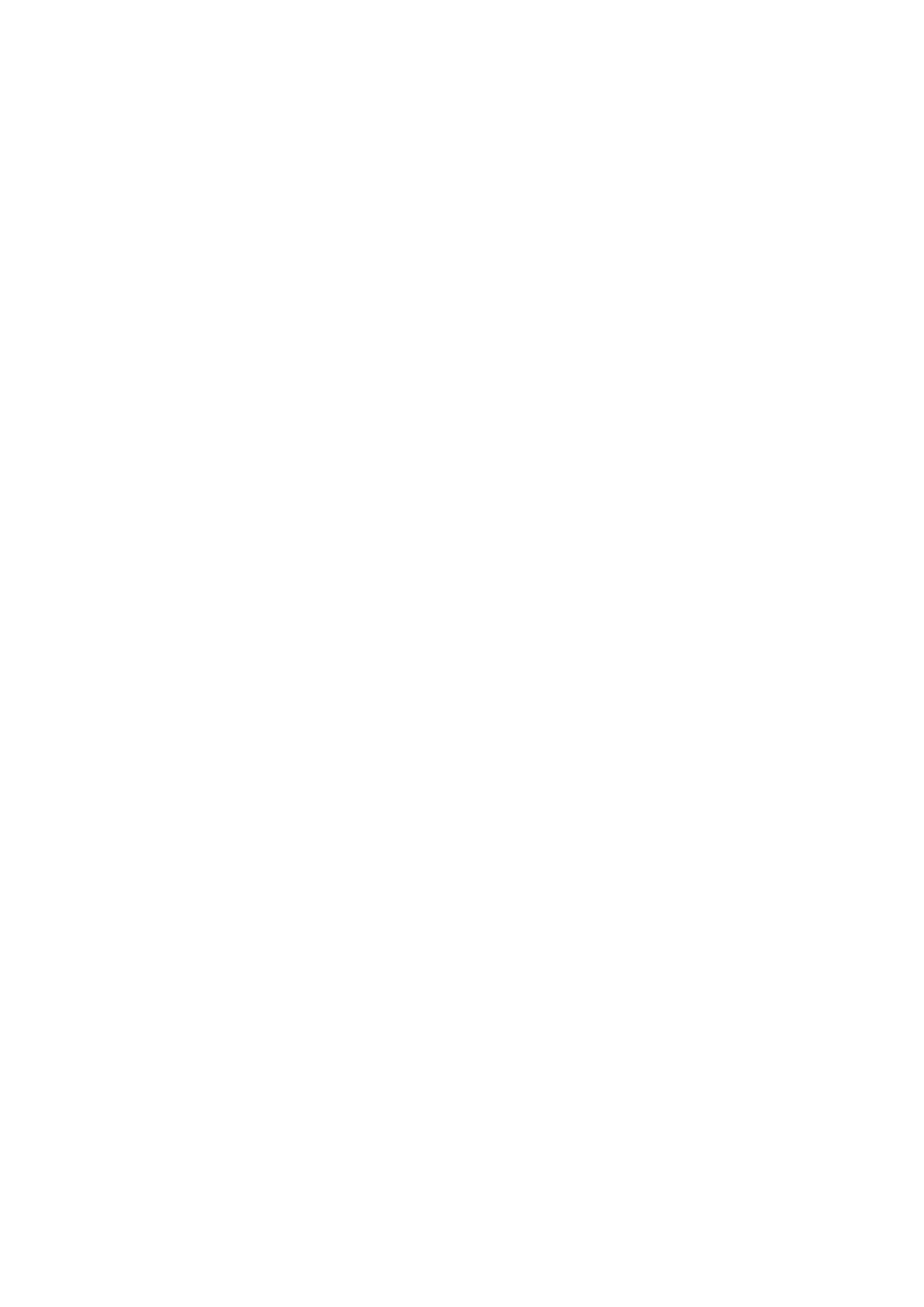## **Fishery Report 2017:** *Dissostichus mawsoni* **Subarea 88.3**

## **Introduction**

1. Research fishing in Subarea 88.3 has been conducted by Chilean, New Zealand and Russian flagged vessels since 1998 and was conducted by a Korean flagged vessel in 2016 and 2017.

### **Description of the fishery**

#### **Catch and CPUE**

2. The total catch and catch-per-unit-effort (CPUE) reported from the research surveys that have been conducted in Subarea 88.3 are comparatively low (Table 1).

| D. eleginoides in Subarea 88.3. |            |                |  |  |
|---------------------------------|------------|----------------|--|--|
| Year                            | D. mawsoni | D. eleginoides |  |  |
| 1998                            | 288        | 14             |  |  |
| 2005                            | 1639       | 37             |  |  |
| 2011                            | 5230       |                |  |  |
| 2012                            | 4066       | 144            |  |  |
| 2016                            | 106241     | 281            |  |  |
| 2017                            | 118508     |                |  |  |

# Table 1: Catch (kg) of *Dissostichus mawsoni* and

### **Illegal, unreported and unregulated (IUU) fishing**

3. There is no record of illegal, unreported and unregulated (IUU) fishing activities in Subarea 88.3 between 2006 and 2017.

#### **Tag releases and recaptures**

4. A total of 1 198 Antarctic toothfish (*Dissostichus mawsoni*) have been tagged and released; there have been no recaptures of tagged fish (Table 2).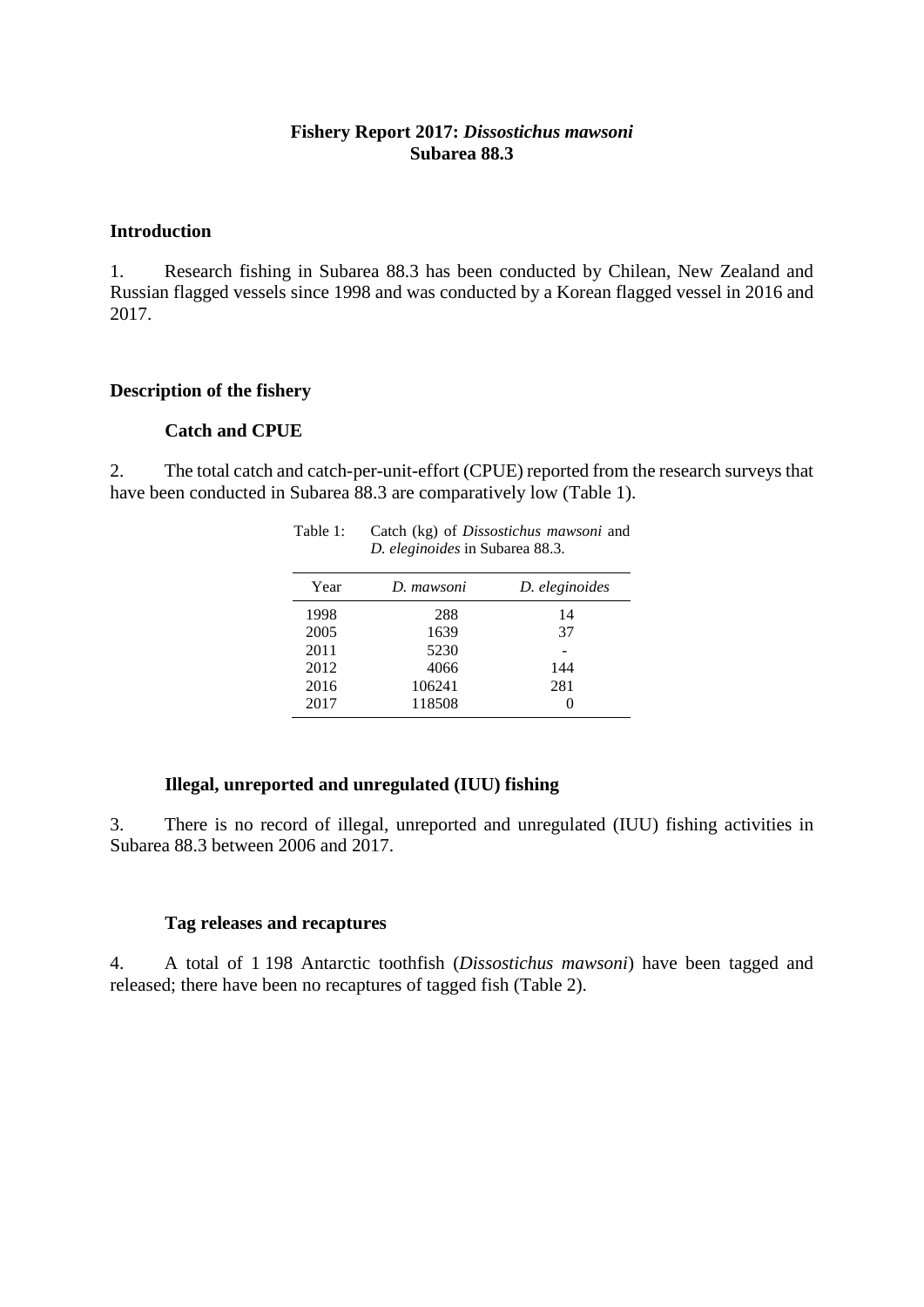| Year | Tagging and release | Recapture |
|------|---------------------|-----------|
| 2005 |                     |           |
| 2011 | 30                  |           |
| 2012 | 93                  |           |
| 2016 | 470                 |           |
| 2017 | 597                 |           |

Table 2: Number of tagged and released and recaptured *Dissostichus mawsoni* in Subarea 88.3.

## **Length-frequency distributions of catches**

5. The length-frequency distributions of *D. mawsoni* caught during research in this subarea in 2011, 2012, 2016 and 2017 are presented in Figure 1.

# **Inventory of age data**

6. No age data are available for this subarea.

# **Model parameters available**

7. No specific parameters are available for this subarea other than length–weight relationship for *D. mawsoni* and Patagonian toothfish (*D. eleginoides*).

# **Other sources of mortality**

8. No specific parameters are available for this subarea.

## **Research plan summary**

9. There have been a total of 95 research hauls and 131 tagged fish as part of surveys conducted by Chilean, New Zealand and Russian flagged vessels since 1998. This level of research activities means that there is insufficient data to assess the toothfish stock in this subarea. It is clear that the previous surveys were influenced by sea-ice, however, the ice concentration in the west of the Antarctic is reducing and this has led the Republic of Korea to propose a multi-year research plan for Subarea 88.3 starting in 2016. This research plan is in the prospecting phase and the specific objectives are to:

- (i) explore fishable habitat and sample toothfish in the northern slope and southern shelf
- (ii) increase the number of tagged and released fish in the fishable habitat
- (iii) assess biomass of *Dissostichus* spp.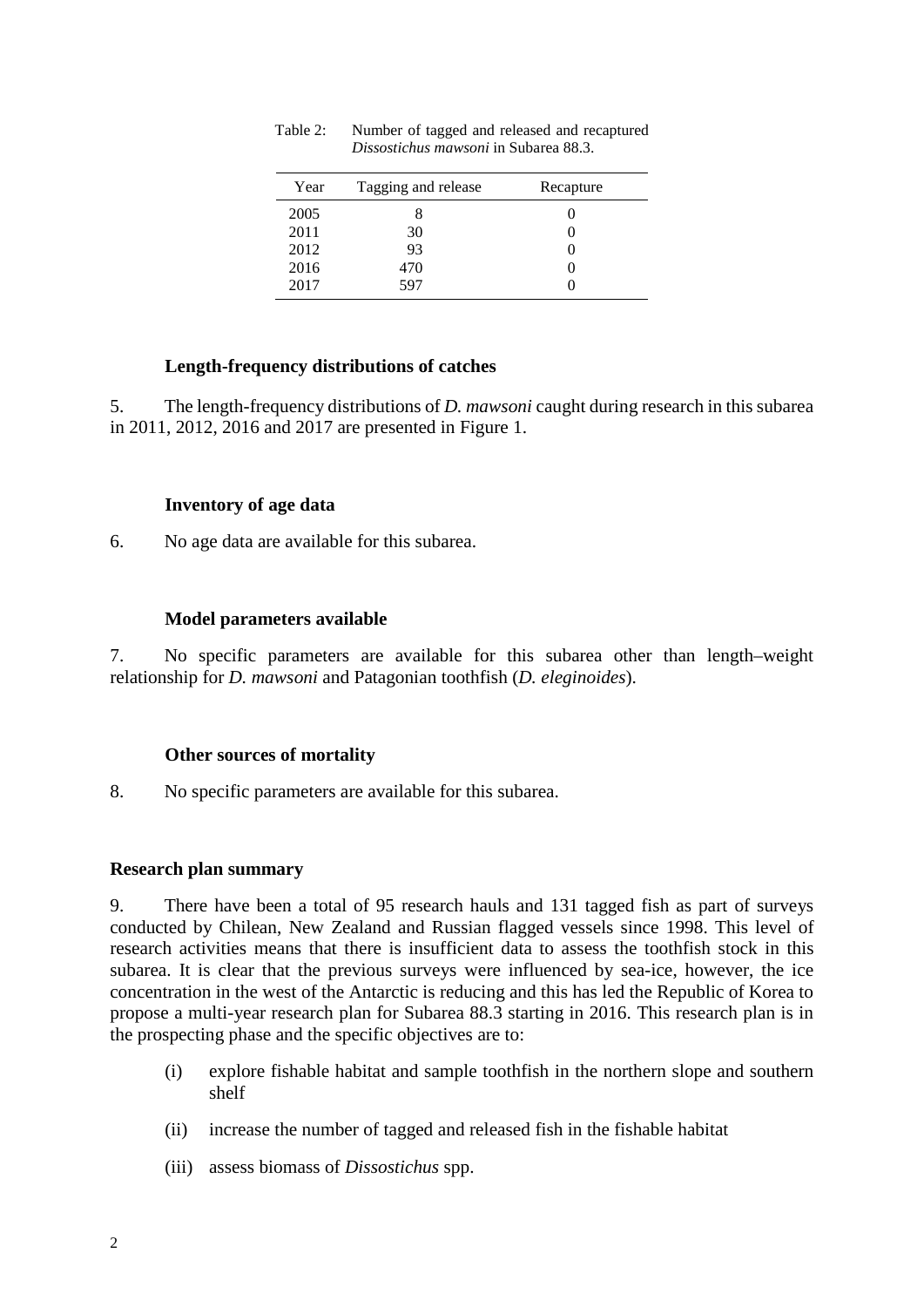

Figure 1: Annual length-frequency distributions of *Dissostichus mawsoni* caught in Subarea 88.3 in 2011, 2012, 2016 and 2017. The number of hauls from which fish were measured (N) and the number of fish measured (n) in each year are provided.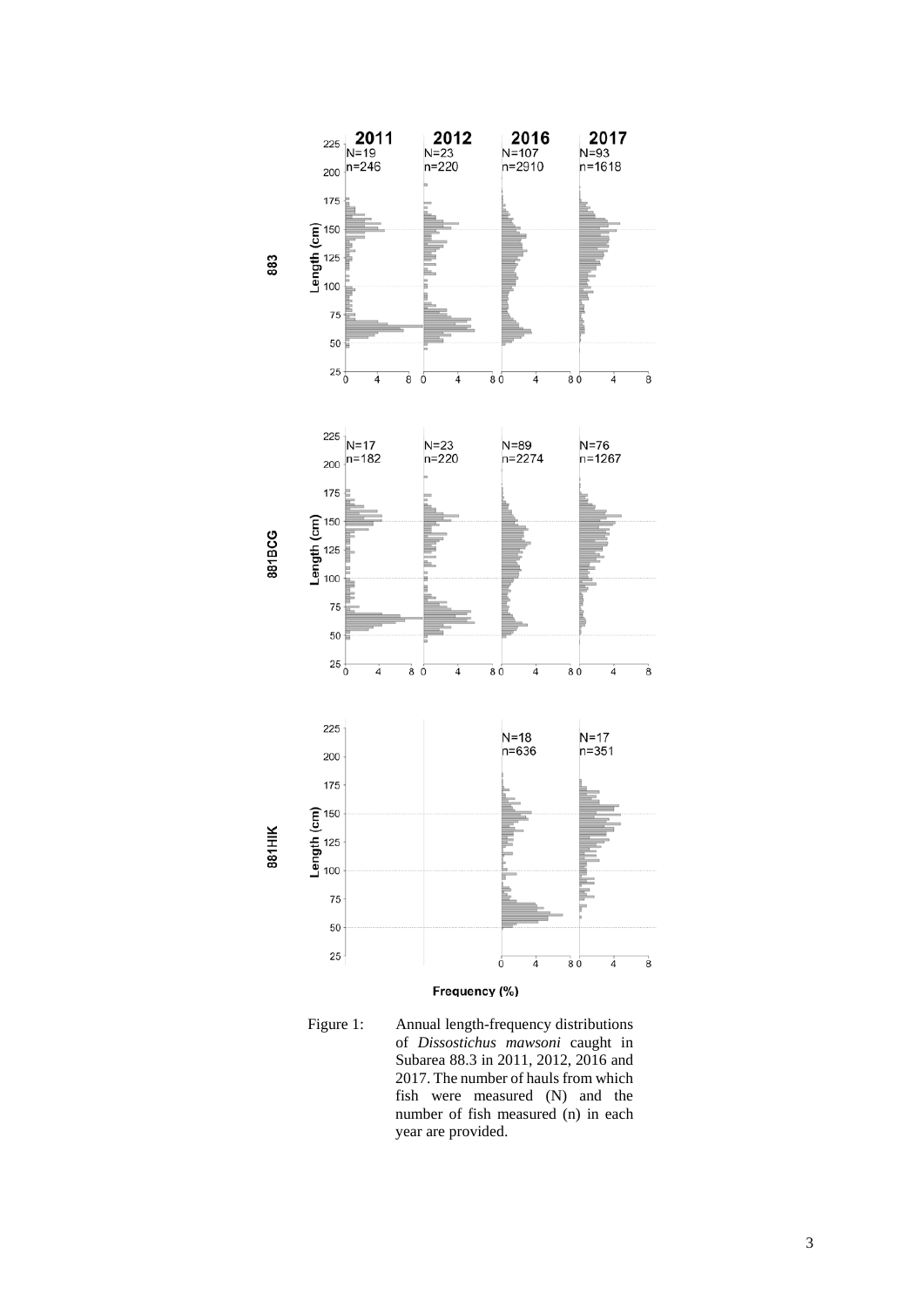10. As well as providing these key data on the toothfish stock in Subarea 88.3, the research will also provide data with which to understand how the stock in this region is linked with the stocks in other management areas, in particular in Subareas 88.1, 88.2 and in Area 48.

# **Data collection plan**

11. The location and depth of the start and end of every set, soaking and hauling times, number and species of fish lost at surface, number of hooks set, length of the set line, bait type, baiting success (%) and hook type will be collected according to the requirements of Conservation Measure (CM) 41-01, Annex 41-01/A. Vulnerable marine ecosystem (VME) indicator unit data and effort reports will be provided to the Secretariat in accordance with CM 22-07.

12. The length, weight, sex and maturity stage of up to 30 toothfish and all by-catch species will be measured from each haul. Otoliths will be collected from all toothfish sampled and will be returned to Korea to be processed for age determination and estimates of growth rates.

13. In addition to the above, a conductivity temperature depth probe (CTD) recording device will be attached to the longline fishing gear each set to collect water temperature and salinity with depth data. The CTDs and the data collected will be returned to Korea for data processing. Environmental data such as wind direction, wind speed, sea-ice condition, air temperature and weather will also be collected (see Table 3).

14. The research will be conducted by the Korean-flagged vessel *Greenstar*.

| Category               | <b>Items</b>                                                                                   |
|------------------------|------------------------------------------------------------------------------------------------|
| Current research phase | Prospecting                                                                                    |
| Catch limit estimation | CPUE analogy with Subarea 88.2                                                                 |
| Stock area             | Subarea 88.3: 70°W to 105°W                                                                    |
| Fishery data           | Catch, effort, VME                                                                             |
| Biological data        | Length, weight, sex, maturity, otolith                                                         |
| Environmental data     | Water temperature, salinity, wind direction, wind speed,<br>sea-ice condition, air temperature |

Table 3: Summary of research.

# **Conservation measures and advice from the Scientific Committee for research fishing in 2017 and 2018**

15. Directed fishing for *Dissostichus* spp. in Subarea 88.3 is prohibited under CM 32-02 at least until further scientific information is gathered and reviewed by the Scientific Committee and the Working Group on Fish Stock Assessment (WG-FSA).

16. The advice from the Scientific Committee in 2016 on this research proposal is presented in SC-CAMLR-XXXV, paragraphs 3.255 and 3.256. The Scientific Committee recommended that the catch limits and priority for each research block should be as in 2016 should ice conditions allow. The location of the research blocks and the catch limits and relative priorities for 2017 are provided in Figure 2 and Table 4 respectively.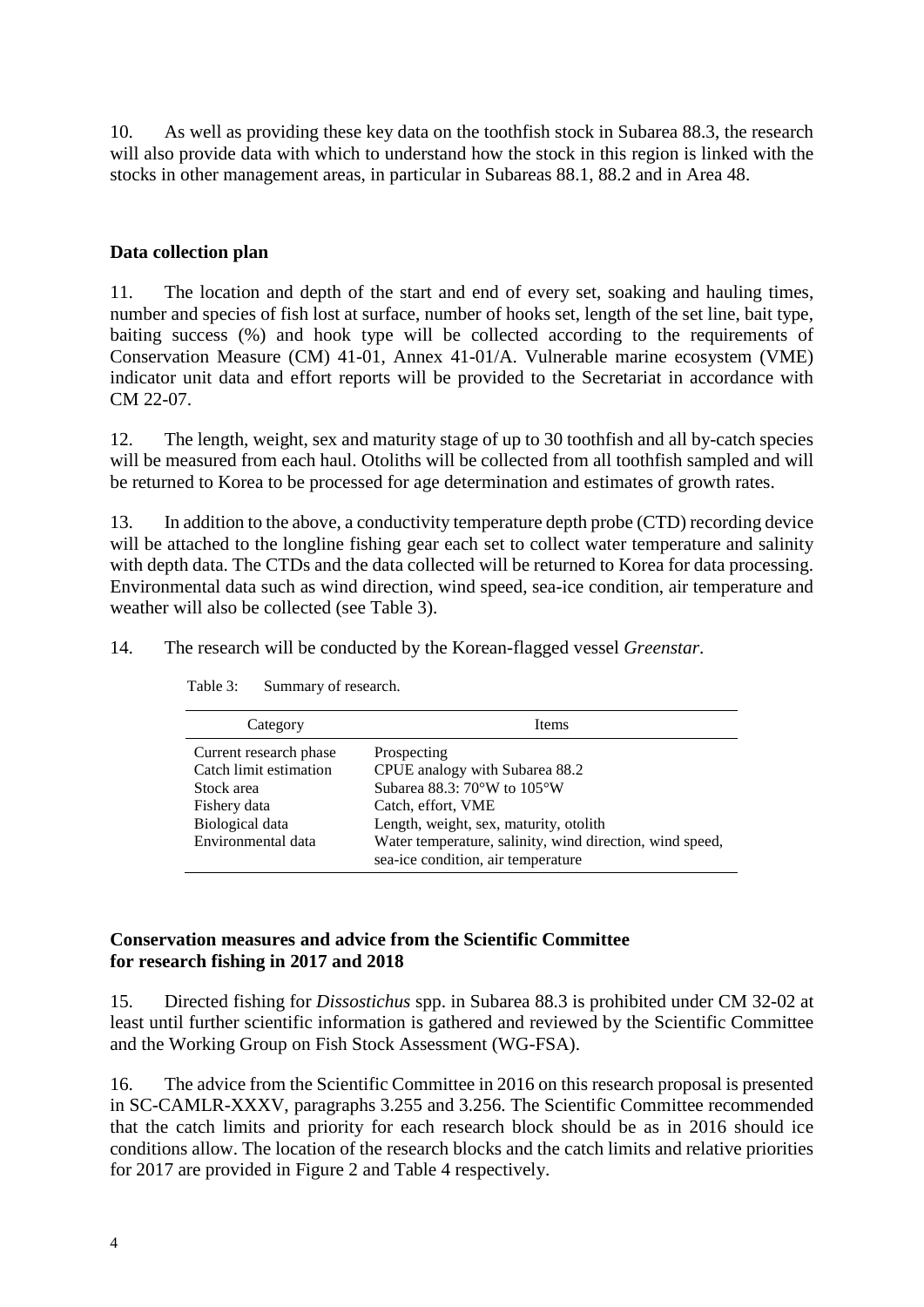

Figure 2: Location of research blocks in Subarea 88.3.

| Research block | Catch limit<br>(tonnes) | Comment            | Catch 2017<br>(tonnes) |
|----------------|-------------------------|--------------------|------------------------|
| 883 1          | 21                      | High priority      |                        |
| 883_2          | 29                      | High priority      | 25                     |
| 883 3          | 31                      | Secondary priority | 29                     |
| 883 4          | 52                      | Tertiary priority  | 48                     |
| 883 5          | 38                      | Tertiary priority  | 12                     |

Table 4: Research catch limits in Subarea 88.3.

17. In 2017, the Scientific Committee in recommended that the catch limits for the Korean and New Zealand joint research plan in Subarea 88.3 be endorsed for 2018 (Table 5 and SC-CAMLR-XXXVI, paragraph 3.142). The areas in Table 5 identified as P6–P10 are prospecting areas and are not defined as research blocks.